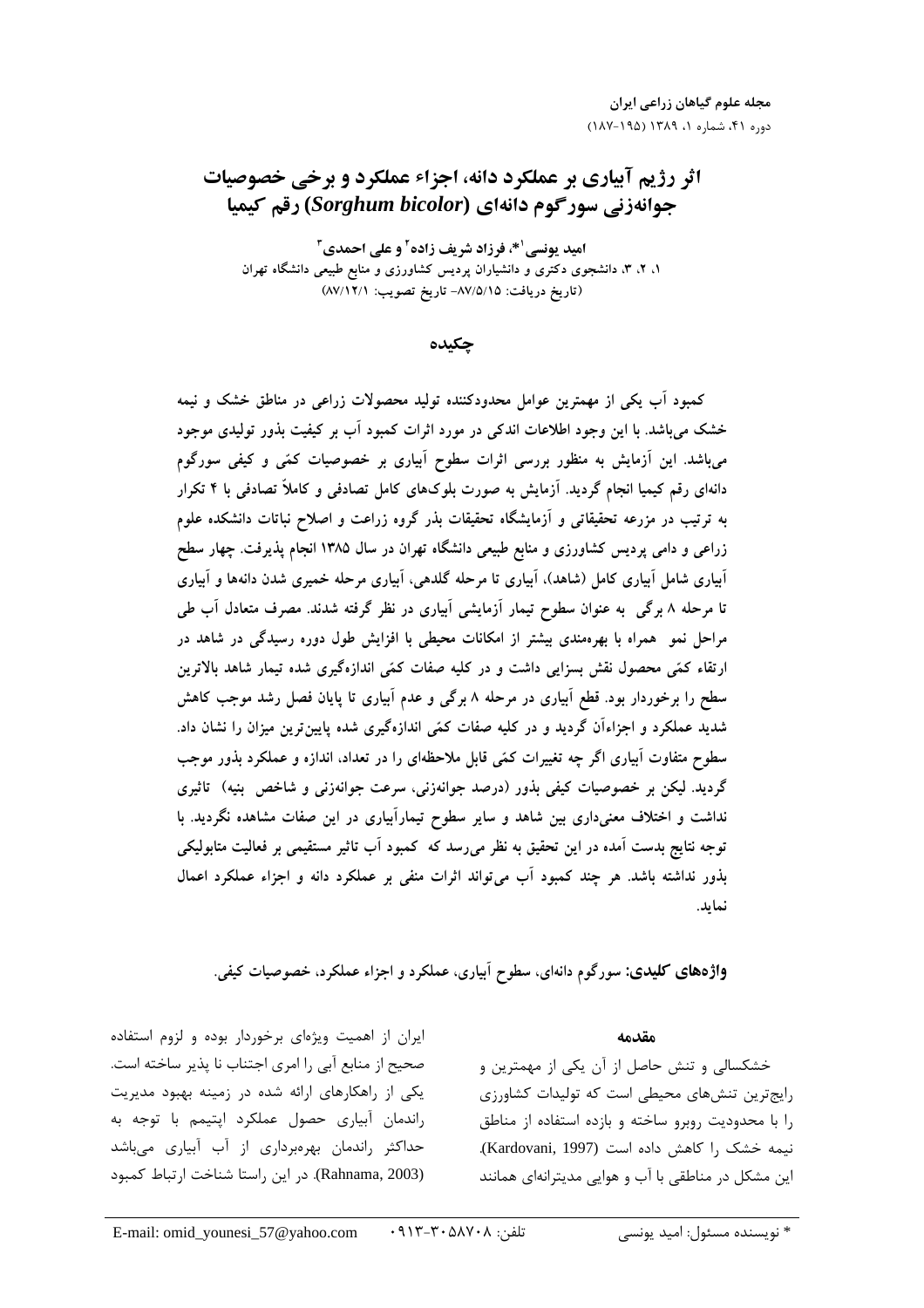آب خاک با رشد محصولات، بررسی واکنش های فیزیولوژیکی در ارتباط با تنش، کشت گیاهان مقاوم و سایر مواردی که امکان توسعه هر چه بیشتر گیاهان در مناطق خشک و نیمه خشک را فراهم میکند مفید و (Kardovani, 1997; Rahnama, مطلوب خواهد بود  $.2003)$ 

گیاهان زراعی بطور پیوسته در معرض تنش کمبود آب بوده و به روشهای گوناگونی به تنش واکنش نشان می دهند. فهم و درک این واکنشها کمکهای زیادی را به تشریح نحوه رشد و میزان تولید آنها در شرایط تنش زای محیطی خواهد کرد (Ahmadi et al., 2006). در این بین ذرت خوشهای با برخورداری از صفاتی همانند روزنههای کوچک، قابلیت خود پیچی برگها، کنترل روزنهها و … سازگاری بالایی به طیف وسیعی از شرایط اکولوژیکی در مقایسه با سایر گیاهان زراعی دارد (Nour-Mohamadi et al., 2007). با وجود اين وقوع تنش به علت اختلال و تغییر در فعالیت های گیاهی افت میزان عملکرد را نسبت به شاهد به همراه خواهد داشت كه شدت اين تغييرات با توجه به شدت تنش و مرحله CRoshdi & Rezadost, رود (Roshdi & Rezadost,  $.2005)$ 

تنش خشکی در مرحله رشد زایشی و در سه مرحله پیدایش و تشکیل گل، گردهافشانی و لقاح و پر شدن دانهها اثرات متفاوتى را بر اجزاء عملكرد موجب میگردد. در این راستا .Mozafari et al (1996) در تحقیق خود به این نتیجه رسیدند که وزن هزار دانه در بين ساير صفات مرتبط با عملكرد درقبال تنش خشكى (2001) Mazaherilaghab et al. (2001) در ادامه علت این امر را به این صورت توجیه می نمایند که آبیاری در مرحله گلدهی بر باروری گلچهها و افزایش تعداد دانهها تاثیر دارد در حالیکه در مرحله دانهبندی، آبیاری بر افزایش اندوختههای غذایی و پرشدن دانهها و در نتیجه افزایش وزن آنها تاثیر میگذارد Narashima & .(Mazaherilaghab et al., 2001) shivraj (1998) گزارش کردند که تنش خشکی بعد از گردهافشانی در سورگوم دانهای سبب کاهش طول پرشدن دانه گردید. همچنین در این مطالعه افزایش اندازه دانه ناشی از کاهش تعداد دانه در خوشه بیان

شده است. Hassman et al. نيزاظهار داشتند تنش آبی در اوایل گردهافشانی باعث کاهش شدید عملکر د مے گردد.

ارتفاع گیاه تحت تاثیر رطوبت موجود در محیط قرار می گیرد (Roshdi & Rezadost, 2005 ). نشانه اصلی تنش در مرحله رویشی کاهش تعداد و اندازه برگها است. اگر کمبود رطوبت ادامه یابد برگهای پایینی ریزش نموده و ارتفاع گیاه به میزان قابل توجهی کمتر از Jafarzade Kenarsari & حد طبيعي خواهد شد. & Poustini (1997) معتقدند ارتفاع گیاه را میتوان معرف میزان رشد رویشی دانست. نتایج تحقیقات آنها نشان داد که تنش شدید خشکی در طی دوره رویشی باعث كاهش معنىدار ارتفاع أفتابگردان مىگردد. (2001) Berenguuer & Faci نيز ضمن تحقيق خود روی عملکرد سورگوم تحت تیمارهای مختلف رطوبتی به این نتیجه رسید که با کاهش میزان آب قابل دسترس یعنی با افزایش شدت تنش عملکرد، شاخص برداشت و كل ماده خشك توليدى كاهش نشان داده است.

Mehrvar (1992) گزارش نمود که اثر دور آبیاری بر عملکرد ماده خشک سورگوم معنیدار است و با کاهش فواصل آبیاری عملکرد ماده خشک افزایش می یابد. به نظر می رسد مصرف بھینه آب بر اساس نیازهای واقعی گیاه و شرایط اقلیمی میتواند نقشی موثر در افزایش کارایی مصرف آب گیاه داشته باشد.

کیفیت بذور تولیدی یکی دیگر از جنبه های است که در اعمال تنش خشکی در مراحل مختلف رشد گیاهی مورد توجه قرار گرفته و بویژه در صنعت تولید بذر از اهمیت بسزایی برخوردار میباشد. با وجود این مسئله که اعمال تنش در مراحل رویشی و زایشی می تواند موجب کاهش عملکرد و تعداد دانههای تولیدی گردد ولیکن تاثیر مستقیم آن بر قابلیت جوانهزنی یا بنيه بذور` (بنيه بذر مجموع خصوصياتي از بذر است كه تعيين كننده توانايي بالقوه سبز كردن سريع و يكنواخت و نمو گیاهچههای نرمال تحت دامنه وسیعی از شرایط (Association of Official Seed Analysis میباشد. (AOSA), 1983) نامشخص مے باشد.

<sup>1.</sup> Seed vigor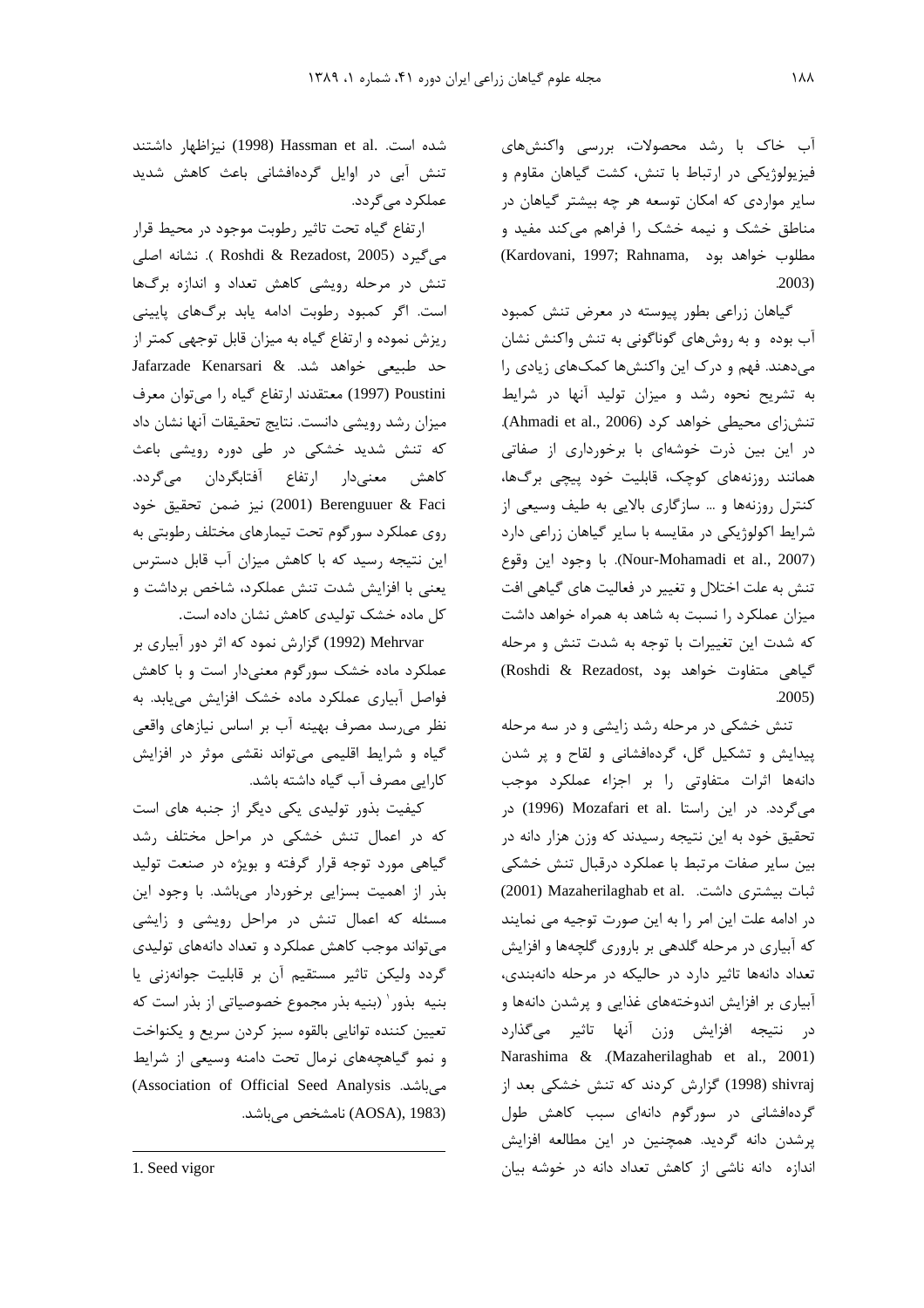بطور کلی شرایط آب و هوایی می تواند در طول مدت نمو ورسیدگی بذور کیفیت بذور را تحت تاثیر قرار داده و موجبات افت کیفیت بذور تولیدی گردد. (1997) Khodabandeh & Jalilian طی بررسی اثرات تنش بر گیاه سویا مشاهده کردندکه تنش در مرحله رشد زایشی موجب کاهش بنیه بذور گردید ولیکن بر درصد جوانهزنی بذور اثر معنیداری نداشت همچنین Dorenbos & Kassum (1979) اظهار داشتند که تنش در مرحله پرشدن دانهها منجر به کاهش شاخص بنیه در سورگوم میگردد. در تناقض با آزمایشات مذکور Soltani (1996) در بررسی اثرات محدودیت آب بر خصوصیات کمی و کیفی بذور ذرت و سورگوم نتیجه گرفت که محدودیت آبی موجب کاهش عملکرد دانه این دو گیاه زراعی میگردد ولیکن بر کیفیت بذور تولیدی Ghassemi et al. تاثیری نخواهدداشت. در این راستا (1997) نیز اظهار داشتند که تنش خشکی علی رغم کاهش در عملکرد سورگوم تاثیر معنیداری بر کیفیت بذور توليدى نداشته است. در تحقيقات Meckel et al. (1984) آمده است که تنش خشکی اگرچه موجب زودرسی و کاهش اندازه بذر می شود ولی نباید انتظار داشت که بر جوانهزنی موثر باشد. با توجه به مطالب مذکور هدف از این بررسی آنستکه اثرات سطوح آبیاری بر عملکرد دانه و اجزاء عملکرد و برخی ازخصوصیات کیفی سورگوم دانهای رقم کیمیا مورد ارزیابی قرار گیرد.

#### مواد و روشها

این آزمایش در سال ۱۳۸۵ در مزرعه تحقیقاتی گروه زراعت و اصلاح نباتات دانشکده علوم زراعی و دامی پردیس کشاورزی و منابع طبیعی دانشگاه تهران واقع در شهرستان کرج (عرض جغرافیایی ۳۵ْ و ۳۶ دقیقه شمالی و طول جغرافیایی ۵۰ و ۵۸ دقیقه واقع ۱۳۱۲ متر ارتفاع از سطح دریا) انجام گردید. این منطقه از نظر تقسیم بندی آب و هوایی بر اساس سیستم طبقهبندی دو مارتن جزء مناطق نیمه خشک و نیمه سرد میباشد. متوسط بارندگی ۳۰ ساله و درجه حرارت سالیانه به ترتیب ۲۶۰ میلی متر و ۱۴ درجه سانتیگراد میباشد. خاک محل آزمایش دارای بافت لومی - رسی میباشد. عملیات تهیه بستر شامل شخم پاییزه، شخم تکمیلی

بهاره، دیسک زدن، تسطیح و کود پاشی بر اساس نتایج تجزيه خاک صورت پذيرفت. هر كرت أزمايشي شامل ۵ رديف كاشت به صورت جوى و يشته به طول۴ متر با فاصله رديف ۵۰ سانتي متر بوده و فاصله بين بوتهها روى خطوط کشت پس از عملیات تنک ۱۰ سانتی متر در نظر گرفته شد. عملیات کاشت در ۱۵ اردیبشت ۱۳۸۵ انجام شد. برای جلوگیری از تاثیر رطوبت احتمالی هر یک از كرتها به كرتهاى مجاور فاصله كرتها از يكديگر ٣ متر در نظر گرفته شد.

آزمایش به صورت بلوک های کامل تصادفی و در ۴ تکراراجرا شد. چهار سطح آبیاری شامل آبیاری کامل (IR<sub>0</sub>)، آبیاری تا زمان گلدهی (IR<sub>1</sub>)، آبیاری تا خمیری شدن دانه (IR2) و آبیاری تا مرحله ۸ برگی (IR3) به عنوان تیمارهای آزمایشی در نظر گرفته شدند. لازم به ذکر است که بعد از اعمال تیمارهای مذکور تا پایان فصل رشد آبیاری صورت نگرفت.

جهت اندازهگیری صفات مورد مطالعه، نمونهبرداری با رعایت اثر حاشیه از سه ردیف میانی صورت پذیرفت. پس از رسیدن فیزیولوژیکی سورگوم بطور تصادفی تعداد ١۶ بوته جهت اندازهگیری اجزاء عملکرد از هر کرت برداشت شد. زمان رسیدگی فیزیولوژیکی دانهها با توجه به مشاهده لایه سیاه رنگ در انتهای دانهها تعیین گردید. برای تعیین عملکرد دانه پس از برداشت بوتهها دانهها بوسیله خرمن کوب از خوشه جدا و توزین گردید. درصد رطوبت دانهها در همه تیمارها و در هر تکرار توسط دستگاه رطوبت سنج اندازهگیری گردید، و سپس مقدار عملکرد دانه بر اساس ١٢ درصد رطوبت محاسبه شد. برای محاسبه وزن خشک کاه شامل برگ، ساقه و چوب خوشه، نمونهها در آون در حرارت ٧٢ درجه سانتی گراد به مدت ۴۸ ساعت قرار داده شد و سیس با ترازوی که دقت آن معادل ۰/۰۱ گرم داشت توزین شدند. کل وزن خشک تولیدی (وزن خشک کاه بعلاوه عملکرد دانه) برابر عملکرد بیولوژیک در نظر گرفته شد و از طريق أن شاخص برداشت محاسبه گرديد. خصوصیات کیفی بذر

به منظور بررسی اثر سطوح آبیاری بر خصوصیات کیفی بذور حاصل از پایه مادری ذرت خوشهای، آزمایشی در پاییز ۱۳۸۵ در محل آزمایشگاه بذر گروه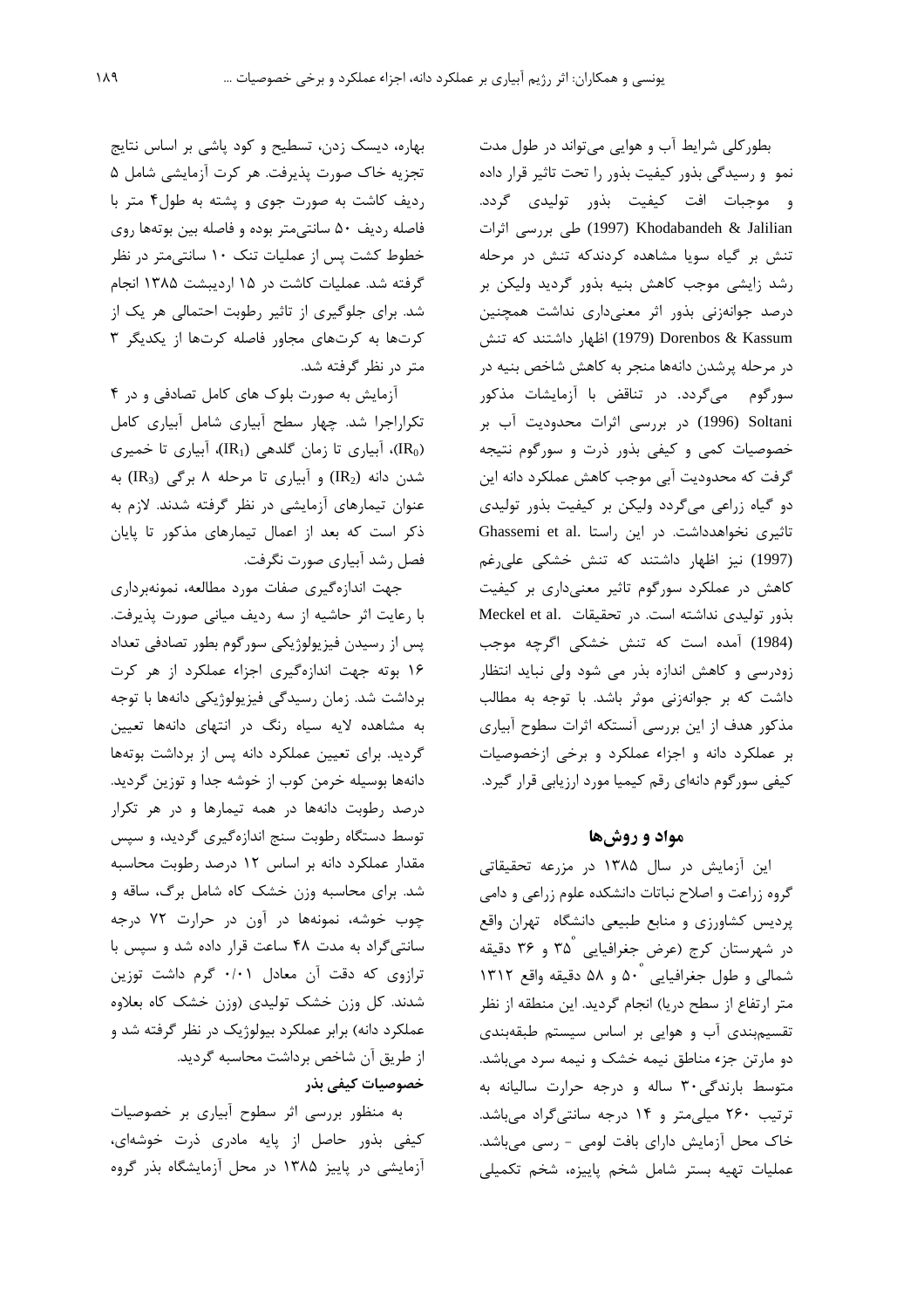زراعت و اصلاح نباتات دانشكده علوم زراعى و دامى پردیس کشاورزی و منابع طبیعی دانشگاه تهران به صورت کاملاً تصادفی و در ۴ تکرار انجام شد و فاكتورهاى درصد جوانەزنى، سرعت جوانەزنى، شاخص بنیه بذر اندازهگیری گردید.

محیط کشت در این آزمایش ظروف استریل شده به قطر ۹ سانتی متر بود، که در کف آن یک عدد کاغذ صافی واتمن شماره یک استریل شده قرار گرفت. بذور جهت ضدعفونی به مدت ۳۰ ثانیه در محلول وایتکس ۱۰ درصد غوطهور و بلافاصله با آب مقطر شستشو شدند. سپس در هر ظرف از هر سطح آبیاری در هر تکرار ۲۵ عدد بذر سالم قرار داده شد و مجموع آنها در داخل اتاقک جوانهزنی مستقرو دمای اتاقک جوانهزنی روی ۲۵ درجه سانتی گراد ثابت شد.

برای اندازهگیری درصد جوانهزنی تعداد بذور جوانه زده درآخرین روز جوانهزنی (به مدت ۷ روز) شمرده شد. همچنین برای اندازهگیری سرعت جوانهزنی از روز اول به مدت ٧ روز بطور روزانه بذور جوانه زده شمارش شدند. به منظور تعیین سرعت جوانهزنی (تعداد بذر در روز) از فرمول Maguire (1962) استفاده گردید:

$$
RS = \frac{1}{\sum n_i d_i / \sum n}
$$

كه در اين رابطه: RS بيانكر سرعت جوانهزنى، n<sub>i</sub> تعداد بذور جوانه زده در روز ja ته d<sub>i</sub> تعداد روز تا شمارش i ام و n برابرتعداد کل بذورمی،باشد.

در پایان آزمایش پس از اتمام شمارش، طول ریشه چه و ساقه چه و وزن خشک گیاهچه اندازهگیری شد. نمونهها در دمای ۷۰ درجه در دستگاه آون و به مدت ۴۸ ساعت خشک شد و توزین نمونهها با ترازویی با دقت ۰/۰۰۱ انجام پذیرفت. برای تعیین شاخص بنیه بذر از فرمول زير استفاده گرديد (Kim & Kang, 1987): درصد جوانهزني × طول گياهچه = شاخص بنيه بذر

تجزیه تحلیل دادههای حاصل از اندازهگیری صفات با استفاده از نرمافزارهای آماری صورت گرفت. قبل از انجام تجزیه واریانس دادهها نرمال بودن آنها بررسی شد.

برای نرمال بودن دادهها از نرمافزار MINTAB استفاده گردید. تجزیه واریانس و مقایسه میانگین دادهها به روش دانكن و در سطح احتمال ۵٪ توسط نرمافزار MSTATC انجام شد.

## نتايج و بحث

نتايج حاصل از جدول تجزيه واريانس عملكرد و اجزاء آن در جدول شماره یک نشان داده شده است. تاثیر سطوح آبیاری در سطح احتمال ۱٪ بر عملکرد دانه معنیدار گردید که نشاندهنده اثرات متفاوت سطوح تیمارآبیاری بر عملکرد دانه میباشد. بیشترین عملکرد دانه در IR<sub>0</sub> با متوسط ۴۱۴۴ کیلوگرم در هکتار و کمترین آن در IR3 با متوسط ۹۲۱ کیلوگرم در هکتار Koocheki & Sarmadnia .(٢ جدول ٢). (1999) تسریع در گل دهی و کوتاه شدن دوره رشد را به عنوان یکی از دلایل کاهش عملکرد گیاهی بیان کرده اند. به نظر می رسد مصرف متعادل آب طی مراحل مختلف نمو در شاهد منجر به بهبود عملكرد دانه می گردد . همچنین بهره مندی بیشتر از امکانات محیطی در شاهد با افزایش طول رسیدگی میتواند در ارتقاء کمی و کیفی محصول نقش بسزایی داشته باشد (Roshdi & Rezadost, 2005). با توجه به اینکه یکی از اثرات افزایش رطوبت تاخیر در گل دهی و افزایش دوره رویشی میباشد. لذا همین عامل منجر به افزایش دوره رسیدگی در شاهد گردید. سایر مطالعات انجام گرفته در این زمینه نتایج مشابهی را گزارش نمودهاند. (2001) Mazaherilaghab et al. خشکی ضمن کاهش سطح برگ و پیری زود رس موجب افت عملکرد دانه میگردد. در این راستا Ferere & Fernandz (1986) دریافتند که در اثر تنش خشکی در آفتابگردان سطح برگ بسرعت کاهش یافته و تاثیر منفی بر عملکرد دانه می گذارد. Human et al (1990) طی آزمایشی استنباط کردند که تنش شدید رطوبتی در مراحل گلدهی، گردهافشانی و دانهبندی آفتابگردان باعث بيشترين افت عملكرد دانه مي گردد.

پدیده خروج خوشه از غلاف برگ سورگوم در شرایط کمبود و محدودیت آب از اهمیت بالایی برخوردار است و کمتر بودن طول و وزن خوشه در تیمارسطوح آبیاری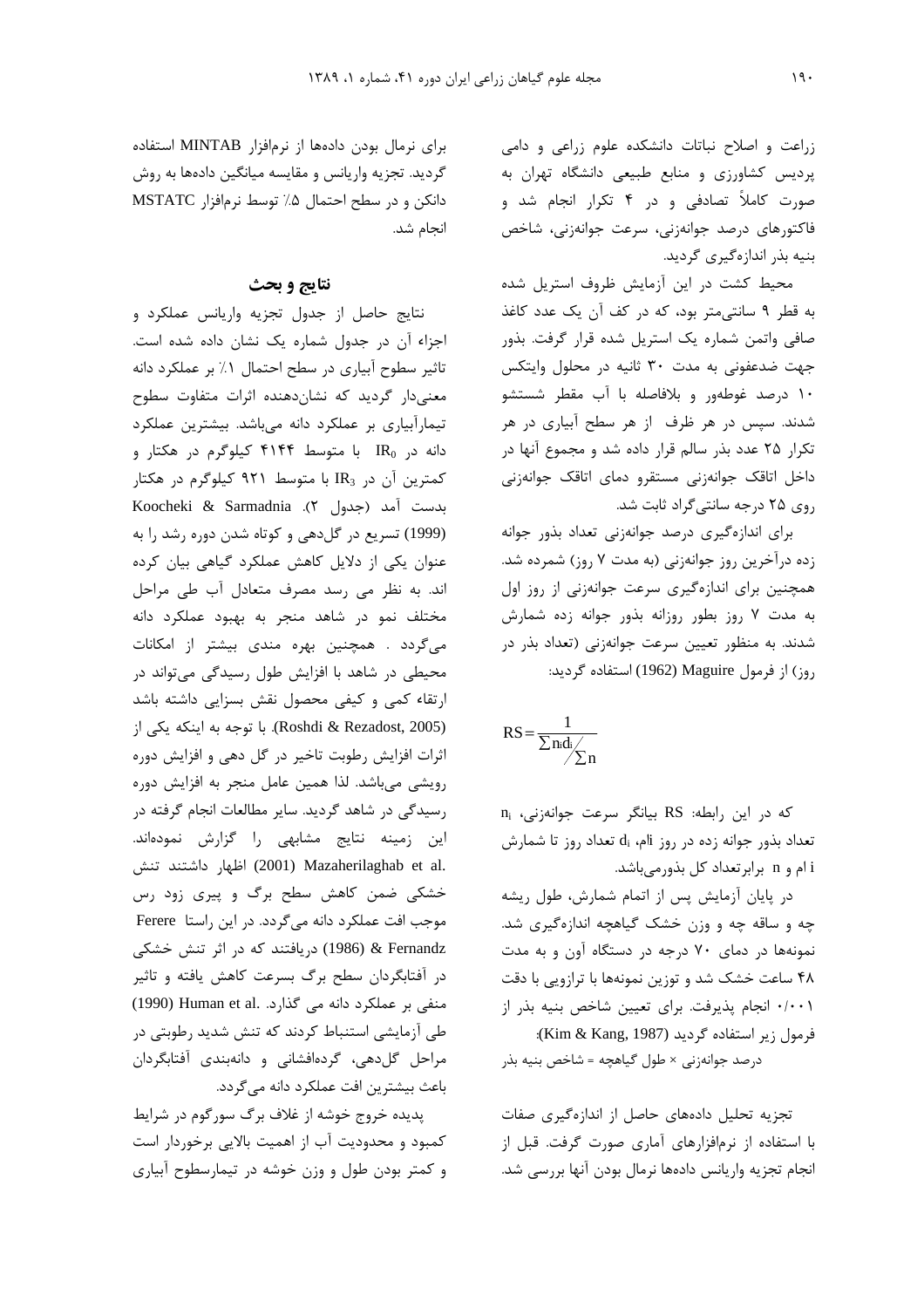به دلیل خروج کم خوشهها از غلاف برگ و عقیم شدن سنبلهها بوده است. مقايسه ميانگين سطوح آبياري نشان داد که بیشترین میانگین طول خوشه با متوسط ۲۰/۸۸  $N/2$ ۵ سانتی متر مربوط به IR<sub>0</sub> بوده و IR<sub>3</sub> با متوسط کاهش ۴۰ درصدی را نسبت به IR<sub>0</sub> نشان میدهد (جدول ٢). برطبق مشاهدات .Hassman et al (1998) تیمارهای آبیاری از تعداد خوشه بیشتری در واحد سطح نسبت به تیمارهای بدون آبیاری برخوردار بوده و آبیاری بيشتر موجب افزايش ظهور خوشه مي گردد.

مشاهده نتايج جدول تجزيه واريانس بيانكر آن است که اختلاف وزن خوشه در بین سطوح آبیاری با اطمینان ۹۹ درصد معنیدار میباشد (جدول ۱). Ludlow et al. (1990) گزارش نموده اند که مهمترین اثر مورفولوژیک كمبود آب پيش از گردهافشاني سورگوم كاهش ميزان خروج خوشه از غلاف برگ میباشد که این کاهش به نوبه خود منجر به افت وزن خوشه در واحد سطح مے گردد.

 $\epsilon$ در صفت تعداد دانه در خوشه تیمار IR0 با متوسط ۹۷۲ دانه در خوشه حداکثر سطح این فاکتور را به خود اختصاص داد (جدول ۲). با این وجود به لحاظ آماری اختلاف معنیداری میان IR<sub>0</sub> با IR<sub>1</sub> و IR<sub>2</sub> مشاهده نگردید . به نظر می رسد در IR2 وIR کمبود آب طی مرحله زایشی از طریق کاهش قدرت مقصد در جذب مواد فتوسنتزى موجب كاهش غير معنىدار تعداد  $\mathbb{R}_0$   $\mathbb{R}_0$   $\mathbb{R}_1$   $\mathbb{R}_0$   $\mathbb{R}_1$   $\mathbb{R}_2$   $\mathbb{R}_3$   $\mathbb{R}_2$   $\mathbb{R}_3$   $\mathbb{R}_4$   $\mathbb{R}_5$   $\mathbb{R}_6$   $\mathbb{R}_7$   $\mathbb{R}_8$   $\mathbb{R}_9$   $\mathbb{R}_9$   $\mathbb{R}_1$   $\mathbb{R}_2$   $\mathbb{R}_3$   $\mathbb{R}_4$   $\mathbb{R}_5$   $\mathbb{R}_6$  .(Ludlow et al., 1990)

.1998 Hassman et al) در بررسی اثرات تنش آبی روی هیبریدهای مختلف سورگوم به این نتیجه رسیدند که تنش آبی در اوایل گرده افشانی باعث کاهش عملکرد می گردد. .Abulhashem et al (1998) نیز اظهار داشتند که عدم آبیاری در مرحله پیدایش و تشکیل گلها و مواجه شدن گیاه با تنش خشکی در این مرحله حتی اگر تنش به صورت جزئی باشد باعث کاهش میزان ظهور سلول های بنیادی گل میگردد و تعداد سنبله در غلات و تعداد غلافها را در كلزا و سويا كاهش مى دهد.

در تیمار IR2 اختلاف معنی داری در صفت تعداد دانه در خوشه با شاهد مشاهده نگردید. لیکن قطع آبیاری در مرحله پر شدن دانهها موجب كاهش وزن دانه درمقايسه

با شاهد شد (جدول ۲). مصرف آب بیشتر در IR<sub>0</sub> منجر به تولید دانههای بزرگتر و افزایش وزن هزار دانه نسبت و IR3 گرديد. به نظر مى رسد وجود آب كافى IR3 بخصوص در مرحله دانهبندی مانع از بروز رقابت زیاد بر سر جذب مواد فتوسنتزى بين دانهها و اندام رويشى گرديد. همچنين طولاني شدن مرحله دانهبندي و رسیدگی در IR0 منجر به انتقال مواد فتوسنتزی کافی به دانهها و افزایش متوسط وزن دانهها گردید. در این راستا .Mazaherilaghab et al اظهار داشتند) آبیاری در مرحله دانهبندی بر افزایش اندوختههای غذایی و پرشدن دانهها و در نتیجه افزایش وزن دانه تاثير مي گذارد. از طرفي Narashima & Shivraj (1998) گزارش کردند که تنش کم آبی بعد از گرده افشانی در سورگوم دانهای سبب کاهش طول پر شدن دانهها گردید. همچنین در این مطالعه افزایش اندازه دانه عمدتا ناشی از کاهش تعداد دانه در خوشه بیان شده است. .Olufayo et al (1997) در تحقیق خود روی عملکرد سورگم تحت شدتهای متفاوت تنش و در مراحل مختلف رشد به این نتیجه رسیدند که تعداد خوشه در واحد سطح در زمان خوشهدهی تحت تاثیر سطوح کم آبیاری قرار گرفت و کم آبیاری در مرحله پرشدن دانه بر روی وزن دانهها موثر بوده و موجب کاهش آن شده است.

بررسی اثرات سطوح آبیاری بر عملکرد بیولوژیک (وزن كل اندامهاى هوايي گياه) نشان داد كه بين سطوح آبیاری از لحاظ این صفت اختلاف معنیداری در سطح  $\lambda$  ). وجو دارد. آبیاری متعادل در IR منجر به افزایش عملکرد بیولوژیک تا ۱۰۳۹۰ کیلو گرم در هکتار گردید. كمترين عملكرد بيولوژيک در IR3 بدست آمد (جدول۲).

با توجه به مصرف آب بیشتر در شاهد و تاثیر این عامل بر رشد رویشی و افزایش فاصله بین گرهها حداکثر ارتفاع بوته (٩٨/٨) در تيمار IR<sub>0</sub> بدست آمد (جدول ٢). به نظر میرسد کمبود آب در IR3 منجر به کاهش شدید ارتفاع بوته (۵۸/۱۵) گردید. زیرا یکی از اثرات کم آبی در مرحله رشد رویشی کاهش تعداد برگ@ا و افت ارتفاع گياه ميباشد (Roshdi & Rezadost, 2005). ديگر مطالعات انجام پذیرفته در این زمینه نتایج مشابهی را گزارش کردهاند. Shabani-Frotan (2001) در بررسی دو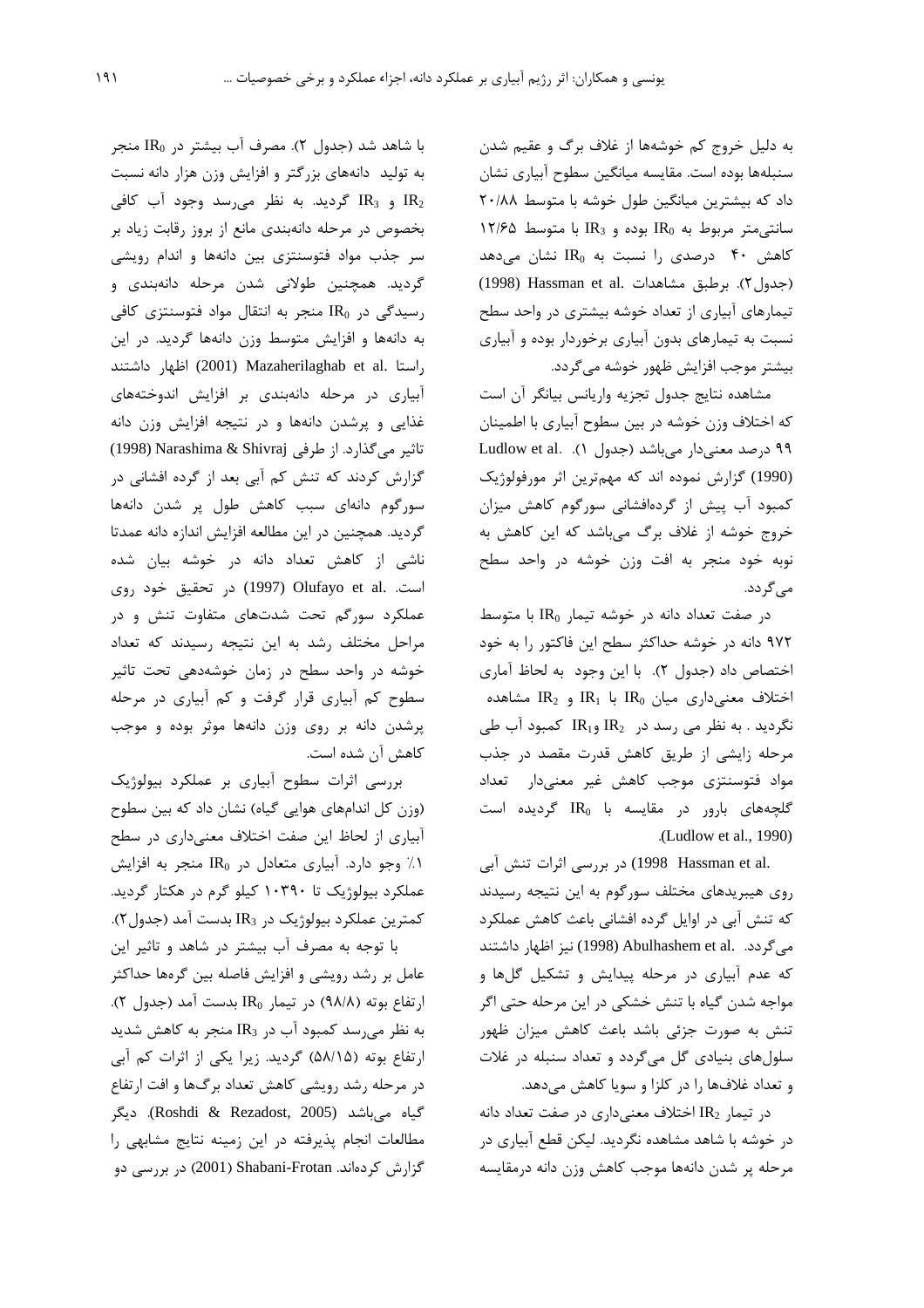جدول ١- میانگین مربعات اثر سطوح آبیاری بر عملکرد دانه و اجزاء عملکرد

| وزن                       | طول              | تعداد دانه                             | وزن                             | شاخص                            | عملک د                        | عملک د                                                 | د, جه | منبع           |
|---------------------------|------------------|----------------------------------------|---------------------------------|---------------------------------|-------------------------------|--------------------------------------------------------|-------|----------------|
| خوشه                      | خوشه             | د, خوشه                                | هزار دانه                       | ىر داشت                         | بيولوژيک                      | دانه                                                   | ازادی | تغييرات        |
| $Y999.9170$ <sup>ns</sup> | 9/155            | $\lambda$ 914/Y $\Delta$ <sup>ns</sup> | $108 \cdot \mathcal{F}^{ns}$    | $ST/\Delta\Delta$ <sup>ns</sup> | $\Delta$ YYAF1/۳۳ $^{\rm ns}$ | $Y$ $Y$ $Y$ $Y$ $Y$ $Y$ $Y$ <sup><math>ns</math></sup> | س     | تک ا,          |
| I FTAATAA /FIV            | <b>FA/VYY</b> ** | $T\Delta 1 \Delta T 1/F1V^{\ast\ast}$  | $rr \cdot 775$                  | FT9/195                         | 19.1.799/100                  | $\lambda \Delta$ ۴۹۶۱۵/۶۳ $*$                          |       | سطوح آبياري    |
| 108.57/198                | 11887            | <b>TYFA91.71</b>                       | $\lambda/\lambda\lambda\lambda$ | $\Delta V/\Delta \mathcal{F}$   | 188988.1444                   | 141974/74                                              |       | اشتباه آزمايشى |

\*، \*\* به ترتيب اثر معنىدار تيمار در سطح احتمال ۵٪ و ١٪ و ns عدم تفاوت معنىدار.

جدول٢- مقايسه ميانگين عملكرد دانه، عملكرد بيولوژيک، شاخص برداشت، وزن هزار دانه،

| تعداد دانه در خوشه، طول خوشه و وزن خوشه |                         |                           |                                                |                                                |                                       |                                          |                 |
|-----------------------------------------|-------------------------|---------------------------|------------------------------------------------|------------------------------------------------|---------------------------------------|------------------------------------------|-----------------|
| وزن خوشه<br>(کیلوگرم در هکتار)          | طول خوشه<br>(سانتے متر) | تعداد دانه د,<br>خوشه     | وزن هزار دانه<br>(گر م)                        | شاخص<br>بر داشت                                | عملکړد بیولوژیک<br>(کیلوگرم در هکتار) | عملکر د دانه<br>(کیلوگرم در هکتار)       | سطوح أبياري     |
| vira a                                  | Y·/AA a                 | чγ∆ а                     | ۳۹/۲۹ a                                        | rans a                                         | 1 • ۳۹ • a                            | FIFF a                                   | IR <sub>0</sub> |
| $511 \cdot b$                           | 1818A h                 | <b>ART ab</b>             | $\mathbf{Y} \Delta / \mathbf{Y} \mathbf{Y}$ ab | ۳۶/۵۶ a                                        | 966X a                                | $\mathbf{r} \mathbf{r} \cdot \mathbf{a}$ | IR <sub>1</sub> |
| $5550$ ab                               | ۱۸/۶۳ ab                | $\lambda$ ۳۳/ $\lambda$ a | $\mathbf{r} \cdot \mathbf{r}$ b                | $\mathsf{r}\wedge\mathsf{r}\wedge\mathsf{r}$ a | 1.16. a                               | ۳۸۳۵ a                                   | IR <sub>2</sub> |
| $Y$ $Y$ $Y$ $Y$ $C$ $T$                 | 17160 C                 | <b>TAAILD</b>             | $\lambda$ / $\epsilon$                         | ۱۷/۵۶ h                                        | $\Delta V \cdot r$ b                  | 471/T h                                  | IR <sub>3</sub> |

برای هر صفت حروف غیر مشابه نشانگر اختلاف معنیدار در سطح ۰٪ با آزمون دانکن میباشد.

يعني با افزايش شدت تنش عملكرد دانه، شاخص برداشت و کل ماده خشک کاهش نشان داده است. .Ludlow et al (1990) گزارش نمودند که شاخص برداشت در هنگام وقوع تنش خشکی قبل از گردهافشانی در سورگوم به خروج بهتر خوشه (افزایش طول خوشه) بستگی دارد در مقابل تنش خشکی بعد از گرده افشانی باعث میگردد که شاخص برداشت بالاتر به انتقال بهتر ماده خشک تولیدی در قبل از گردهافشانی به دانهها بستگی داشته باشد. خصوصيات كيفي بذور

نتايج حاصل از تجزيه واريانس خصوصيات كيفي بذر در جدول ۳ نشان داده شده است. میانگین درصد جوانهزنی و سرعت جوانهزنی بذور سورگوم تفاوت معنیداری را بین سطوح مختلف آبیاری نشان نداد و درصد جوانهزنی و سرعت جوانهزنی بذور تحت تاثیر تیمارهای آبیاری قرار نگرفت (جدول۴). این نتایج بیانگر عدم تاثیر مستقیم تنش بر فعالیتهای متابولیکی بذور سورگوم میباشد. به نظر میرسد اعمال سطوح متفاوت آبیاری اگرچه تغییرات کمی در تعداد و اندازه بذور سورگوم موجب میگردد، لیکن در شرایط کمبود آب فعالیتهای بیوشیمیایی و تقسیم سلولی طی مراحل جوانهزنی بذور سورگوم به سرعت انجام گرفته و فعال میباشد (Egli et al., 1981; Vierira et al., 1992). در

ژنوتیپ حساس و مقاوم ذرت مشاهده کرد که تنش در مرحله رويشي كاهش معنىدار عملكرد بيولوژيك نسبت به شاهد ,ا به همراه داشت. Mehrvar (1992) نیز گزارش نمودکه اثر دور آبیاری بر عملکرد ماده خشک تولیدی سورگوم معنیدار بوده و با کاهش فواصل آبیاری عملکرد ماده خشک افزایش مییابد. -Jafarzade Kenarsari & poustini گزارش کردند که تنش شدید خشکی طی مرحله رویشی در آفتابگردان باعث كاهش معنىدار ارتفاع گرديد. Ibrahim (1995) نيز كاهش عملكرد دانه و علوفه هشت ژنوتيپ مختلف سورگوم دانهای تحت تاثیر سطوح مختلف تنش آبی گزارش کرد.

شاخص برداشت در واقع برآیندی از نسبت عملکرد دانه به عملکرد بیولوژیک میباشد. این عامل نشانگر میزان انتقال مواد فتوسنتزی ساخته شده به دانهها است. تفاوت شاخص برداشت بين سطوح آبياري در سطح ١٪ معنی دار بود (جدول ۱). وقوع تنش آبی و کاهش مقدار آب قابل دسترس بوتهها در IR3 باعث افت عملكرد دانه و عملکرد بیولوژیک و در نهایت شاخص برداشت تا حد ۱۷/۶۵ درصد گردید (جدول ۲). Berenguuer & Faci (2001) ضمن تحقیق خود روی عملکرد سورگوم تحت تراكم هاي مختلف ومقادير مختلف آب قابل دسترس به این نتیجه رسیدند با کاهش میزان آب قابل دسترس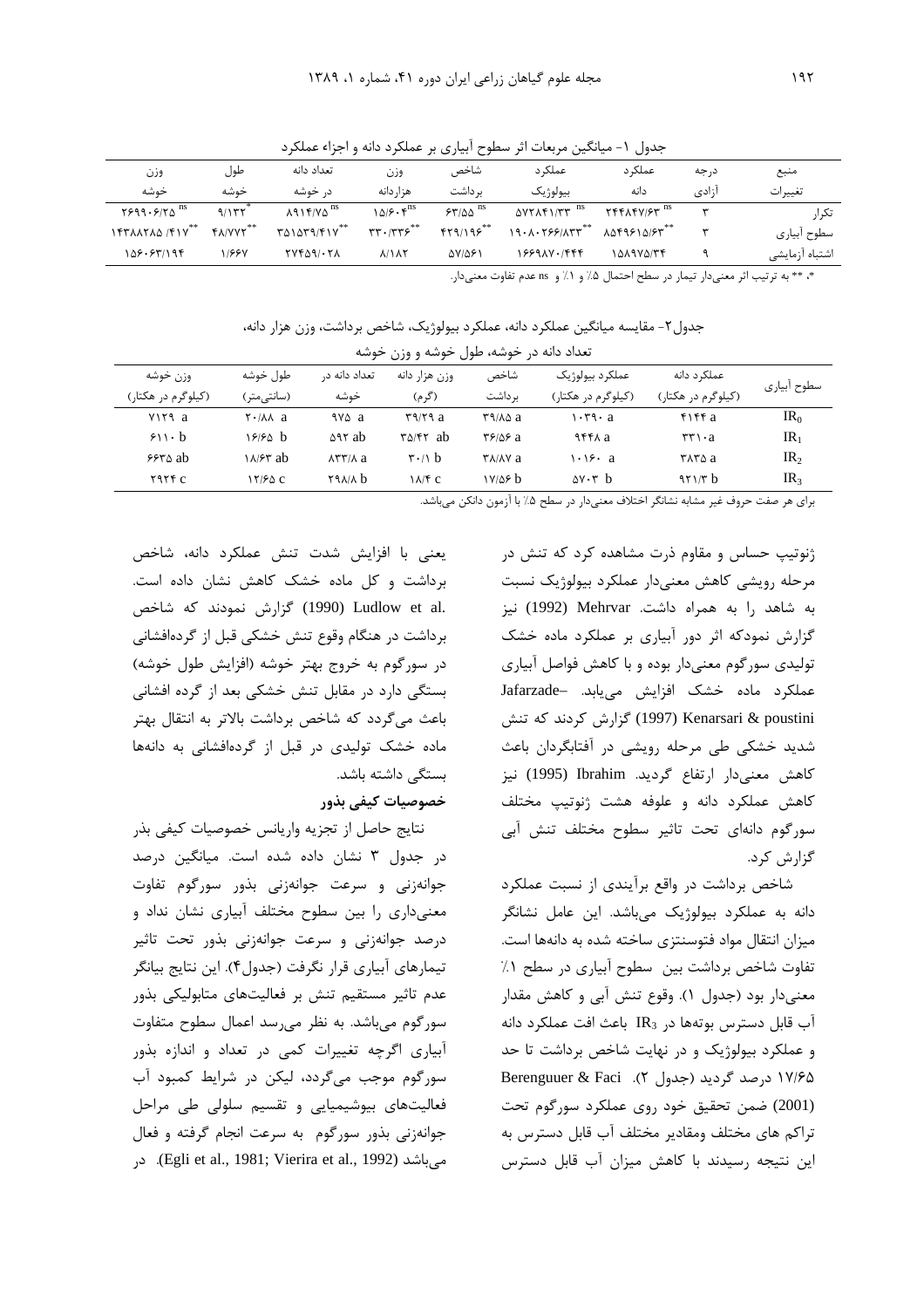Adams et al. (1981) Adams & Rinnie این راستا (1983) و Miles (1985) مشاهده کردند که با وجود اعمال تنش خشکی در مرحله پر شدن دانهها، بذورتنش دیده قادر به جوانهزنی و ایجاد گیاهچه های نرمال بودند. Soltani (1996) اثر محدوديت آب بر قابليت جوانهزني و قدرت بذور سورگوم دانه ای بررسی و نتیجه گرفت که محدودیت آبی موجب کاهش عملکرد دانه این دو گیاه زراعی میگردد ولی بر قابلیت جوانهزنی و قدرت بذر تاثیری ندارد. .Ghassemi et al (1997) گزارش کردند كه محدوديت آبي باعث كاهش عملكرد بذر ذرت و سورگوم گردید ولیکن خشکی تاثیر معنیداری بر كيفيت بذور نداشت. در تحقيقات .Meckel et al (1984) نیز آمده است که تنش خشکی اگرچه موجب زودرسی و كاهش اندازه بذور مى شود ولى نبايد انتظار داشت كه بر جوانەزنى موثر باشد.

در ارزیابی شاخص بنیه به عنوان یکی دیگر از  $IR_2$  یارامترهای کیفیت بذر مشاهده گردید که  $IR_2$  با متوسط ٨/٠٩ بالاترين شاخص بنيه را دارا بود وليكن به لحاظ آماری اختلاف معنیداری بین این سطح آبیاری با سایر سطوح مشاهده نگردید (جدول ٣). در تناقص با نتایج این آزمایش و گروهی دیگر از محققان Soltani (1996)، , (1991, 1992) Vieira et al. (1998) Meckel et al. (1984) (1984) Dorenbos & kassum (1984) Yaklich اظهار داشتند که تنش در مرحله پر شدن دانه بنیه بذور را كاهش مى دهد. Dorenbos & Kassum (1979) در تحقیقات خود نشان دادند که کاهش قابلیت جوانهزنی و بنيه بذور سورگوم به علت وقوع تنش در طي پرشدن

دانهها میباشد. Khodabandeh & Jalilian (1997) نیز طی بررسی اثرات تنش بر گیاه سویا مشاهده کردندکه تنش در مرحله رشد زایشی اگر چه بر درصد جوانهزنی بذور اثر معنى دارى نداشت وليكن موجب كاهش بنيه بذور گرديد. با اين وجود به نظر مي سد نبود شرايط آب و هوایی مشابه در مناطق مختلف در طی دوره نمو بذور، عدم وجود سطح رسیدگی یکسان در بذور مورد آزمایش منجر به مشاهده نتايج متفاوت در اين قبيل آزمايشات گردیده است. همچنین عواملی همانند برداشت زود هنگام، افزایش درجه حرارت ،بلند یا کوتاه شدن طول روز طی مرحله رسیدن بذور روی گیاه مادری میتوانند از دیگر عوامل تاثیرگذار بر وجود مغایرت در نتایج بدست آمده در این قبیل آزمایشات باشد.

بطور کلی ارتباط نزدیک بین بنیه بذور و وزن هزار دانه وجود دارد (Yaklich, 1984; Vieira et al., 1991). در شرایط نامساعد، بذور با بنیه کمتر گیاهچههای غیرنرمال تولید خواهند کرد که در شرایط مزرعهای قادر به خروج از خاک نبوده و یا گیاهان ضعیفی تولید خواهند کرد. لیکن تحت شرایطی مطلوبی که برای جوانهزنی بذور و رشد اولیه آنها در آزمایشگاه فراهم می شود خیلی از بذور ریز هم قادرند که گیاهچههای (Vieira et al., 1991; Khodabandeh نرمال ايجاد كنند & Jalilian, 1997). بررسی مراحل نمو بذور نشان می دهد که فعالیتهای متابولیکی بذر به سرعت و در طي مراحل اوليه تشكيل آن انجام مي گيرد ,Egli et al) 1981; Vieira et al., 1992). بطوري كه بذور نابالغ در شرایطی که میزان تجمع ماده خشک در آنها کمتر از

حدها ٣- ميانگين مربعات اثر سطوح أبياري بر خصوصيات كيف بذر

| میانی مربنات ابر سنس ابیاری بر استوطیات اطیعی بنار<br>$\sim$ |                             |                       |                                                  |             |                                                                                                                 |  |
|--------------------------------------------------------------|-----------------------------|-----------------------|--------------------------------------------------|-------------|-----------------------------------------------------------------------------------------------------------------|--|
| وزن گیاهچه                                                   | بنيه بدر                    | سرعت جوانەزنى         | درصد جوانەزنى                                    | د, جه ا;ادی | منبع تغييرات                                                                                                    |  |
| $\cdot$ / $\cdot$ \ $^{\text{ns}}$                           | $f/\lambda$ q <sup>ns</sup> | $\sqrt{57\lambda}$ ns | $\cdot/\cdot \setminus \mathfrak{S}^{\text{ns}}$ |             | سطوح أبياري                                                                                                     |  |
| $\cdot$ / $\cdot$ $\cdot$ $\vee$                             | ۱۵۵                         | ۱۵۶۰ ک                | $\cdot$ / $\cdot$ $\cdot$ $\vee$                 |             | اشتباه آزمايشى                                                                                                  |  |
|                                                              |                             |                       |                                                  |             | the contract of the contract of the contract of the contract of the contract of the contract of the contract of |  |

ns عدم تفاوت معنے دار

|  |  |  | جدول ۴- مقايسه ميانگين درصد جوانهزني، سرعت جوانهزني، بنيه بذر و وزن گياهچه |  |  |  |
|--|--|--|----------------------------------------------------------------------------|--|--|--|
|--|--|--|----------------------------------------------------------------------------|--|--|--|

| وزن گياهچه                   | بنيه   | سرعت جوانەزنى      | د, صد    | سطوح            |
|------------------------------|--------|--------------------|----------|-----------------|
| (گر م)                       | بذر    | (تعداد بذر در روز) | جوانەزنى | آبياري          |
| $\cdot$ / $\cdot$ $\wedge$ a | ۷/۳۱ a | 9/4 a              | ۹۷ а     | IR <sub>0</sub> |
| $\cdot \cdot \cdot$ ۶ a      | 9/11a  | л/ла               | ۹۵а      | IR <sub>1</sub> |
| $\cdot$ / $\cdot$ $\vee$ a   | л/•9а  | 9/7a               | ۹۵ a     | IR <sub>2</sub> |
| $\cdot \cdot \cdot$ ۶ a      | 277a   | $\lambda/\Delta$ a | л9 а     | IR <sub>3</sub> |

برای هر صفت حروف مشابه نشانگر عدم اختلاف معنیدار در سطح ۰٪ با آزمون دانکن میباشد.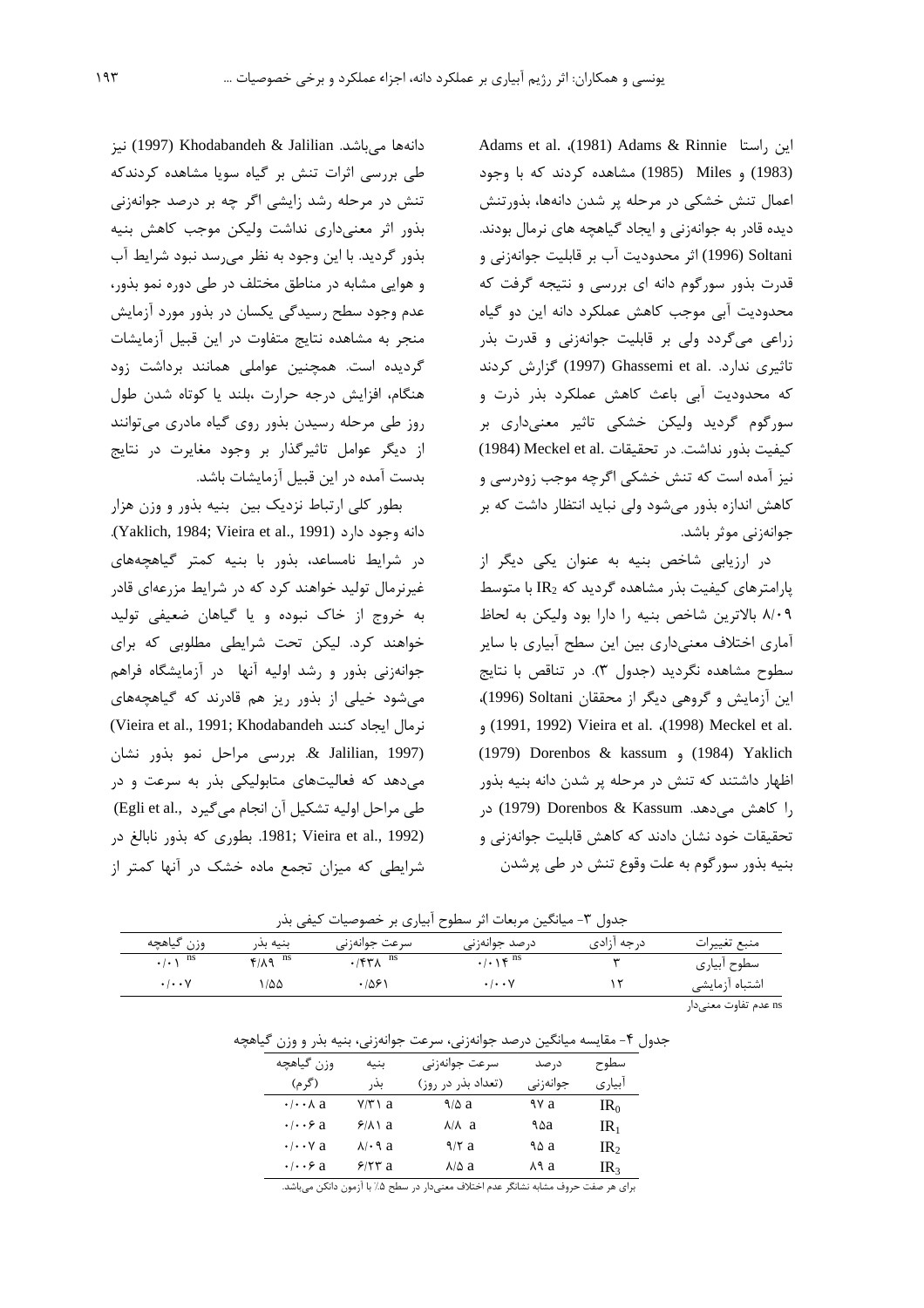با توجه به نتایج به دست آمده در این آزمایش مشاهده میگردد اعمال تنش در مرحله رشد رویشی منحر به کاهش عملکرد گیاه گردید که علت آن کاهش سطح برگ و میزان ماده خشک تولیدی می باشد. پایین بودن شاخص سطح برگ در مراحل ابتدای گلدهی و یرشدن دانهها باعث افت میزان فتوسنتز جاری که تشکیل دهنده قسمت اعظم عملکرد دانه میباشد، گردیده است. همچنین به علت پایین بودن میزان ماده خشک ذخیره شده در ساقه و سایر اندام رویشی انتقال مجدد مواد کاهش می یابد و در نتیجه کاهش فتوسنتز جاری و انتقال مجدد مواد باعث کاهش میزان عملکرد ۔<br>دانه مے گردد. با وجود این تغییرات تنش خشکی بر کیفیت بذور تاثیری نداشته و تفاوت معنیداری میان سطوح ن ههای آبیاری با شاهد مشاهده نمی گردد.

۵۰٪ بذور بالغ میباشد قادر به جوانهزنی و تولید گیاهچههای نرمال در شرایط آزمایشگاه میباشند (Adams & Rinnie, 1981; Adams et al., 1983; Miles, 1985). با توجه به این مسئله که تنظیم اسمزی یکی از مکانیسمهای اصلی گیاهان در مقابله با تنش آبی میباشد (Ahmadi et al., 2006). لذا احتمال می رود تجمع بالای مواد محلول در مراحل اولیه تشکیل بذر، یکی از مکانسیمهای موثر در تطابق پذیری بذور و عدم تاثیریذیری فعالیتهای متابولیکی آنها از کمبود آب باشد. در این راستا Westgate & Thomson Grant (1989) و .Westgate et al (1989) نيز طي بررسي اثرات تنش در گیاه سویا اظهار داشتند که محتوای رطوبتی بذور تحت تاثیر تنش رطوبتی اعمال شده بر يايه مادري قرار نگرفت.

#### **REFERENCES**

- Abulhashem, M., Aminmajundar, N., Hamid, A. & Hossain, M. (1998). Drought stress on seed yield  $1$ attributes growth, cell membrane stability and gus echange of synthesized Brassica napus. Agronomy Journal, 180, 129 - 136.
- 2. Adams, C. A. & Rinnie, R. W. (1981). Seed maturation in soybean is independent of seed mass and of the parent plant, yet is necessary for production of viable seeds. Journal of Experimental Botany, 32, 615  $-620.$
- 3. Adams, C. A., Fjerstad, M. C. & Rinnie, R. W. (1983). Characteristics of soybean seed maturation: Necessity for slow dehydration. Crop Science, 23, 265 – 267.
- 4. Ahmadi, A., Ehsanzadeh, P. & Jabbari, F. (2006). Introduction to plant physiology. University of Tehran. (In Farsi).
- 5. Association of Official Seed Analysis (AOSA). (1983). Seed vigor testing handbook. Spring-field, IL.
- 6. Berenguer, M. J. & Faci, J. M. (2001). Sorghum yield compensation processes under different plant densities and variable water supply. European Journal of Agron,  $15, 43 - 55$ .
- 7. Dorenbos, J. & kassum, A. (1979). Yield response to water (irrigation and drainage), FAO Rome, pp.
- 8. Egli, D. B., Fraser, J., Legget, J. E. & Poneleit, C. G. (1981). Control of seed growth in soyabeans [Glycine max (L.) Merr.]. Ann Bot, 48,  $171 - 176$ .
- 9. Ferere, E. & Fernandz, J. M. (1986). Genetic variability in sunflower and soybean under drought.1. Yield relationships. Australian Journal of Agriculture Research, 37, 573 – 583.
- 10. Ghassemi, K., Soltai, A. & Atashi, A. (1997). The effect of water limitation in the field on seed quality of maize and sorghum seed. Seed Science and Technology, 25, 321 – 323.
- 11. Hassman, B., Obilana, A., Blum, A., Ayiecho, P. & Schipperack, W. (1998). Hybrid performance of sorghum and its relationship to morphological and physiologyical traits under variable drought stress. Plant Breeding, 117, 223-229.
- 12. Human, J. J., Tiot, D. U., Bezuidenhout, H. D. & Bruyn, L. P. (1990). The influence of plant water stress on net photosynthesis and yield of sunflower. African Journal of Agricultural Research, 164,  $231 - 241.$
- 13. Ibrahim, Y. M. (1995). Resonse of sorghum genotypes to different water levels. Sprinkler irrigation Annals of Arid Zone, 34, 287 - 288.
- 14. Jafarzade–Kenarsari, M. & Poustini, K. (1997). Evaluation of drought stress in different stages of growth on some morphology traits and yield components of sunflower. Iranian Journal of Agricultural Sciences,  $29(2)$ ,  $454 - 461$ . (In Farsi).
- 15. Kardovani, P. (1997). Arid zone (Vol. 1). University of Tehran. (In Farsi).
- 16. Kim, S.H. & Kang, C. (1987). Vigor determination in barley seed by the multiple criteria. Korean Journal of Crop Science, 32, 417 - 427.